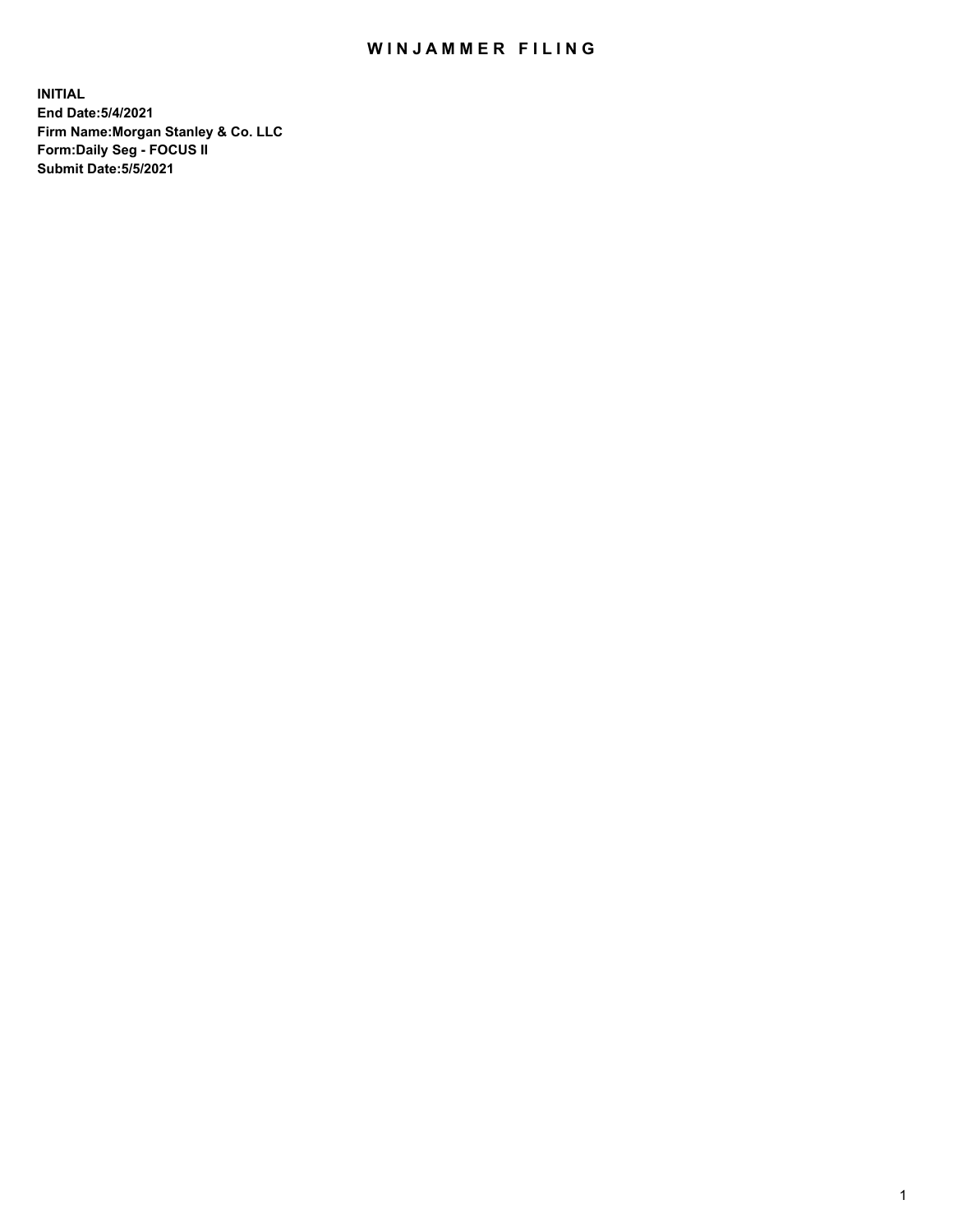**INITIAL End Date:5/4/2021 Firm Name:Morgan Stanley & Co. LLC Form:Daily Seg - FOCUS II Submit Date:5/5/2021 Daily Segregation - Cover Page**

| Name of Company                                                                                                                                                                                                                                                                                                                | <b>Morgan Stanley &amp; Co. LLC</b>                        |
|--------------------------------------------------------------------------------------------------------------------------------------------------------------------------------------------------------------------------------------------------------------------------------------------------------------------------------|------------------------------------------------------------|
| <b>Contact Name</b>                                                                                                                                                                                                                                                                                                            | <b>Ikram Shah</b>                                          |
| <b>Contact Phone Number</b>                                                                                                                                                                                                                                                                                                    | 212-276-0963                                               |
| <b>Contact Email Address</b>                                                                                                                                                                                                                                                                                                   | Ikram.shah@morganstanley.com                               |
| FCM's Customer Segregated Funds Residual Interest Target (choose one):<br>a. Minimum dollar amount: ; or<br>b. Minimum percentage of customer segregated funds required:% ; or<br>c. Dollar amount range between: and; or<br>d. Percentage range of customer segregated funds required between: % and %.                       | 235,000,000<br><u>0</u><br><u>00</u><br>0 <sup>0</sup>     |
| FCM's Customer Secured Amount Funds Residual Interest Target (choose one):<br>a. Minimum dollar amount: ; or<br>b. Minimum percentage of customer secured funds required:%; or<br>c. Dollar amount range between: and; or<br>d. Percentage range of customer secured funds required between: % and %.                          | 140,000,000<br><u>0</u><br><u>00</u><br>0 <sup>0</sup>     |
| FCM's Cleared Swaps Customer Collateral Residual Interest Target (choose one):<br>a. Minimum dollar amount: ; or<br>b. Minimum percentage of cleared swaps customer collateral required:% ; or<br>c. Dollar amount range between: and; or<br>d. Percentage range of cleared swaps customer collateral required between:% and%. | 92,000,000<br><u>0</u><br>0 <sup>0</sup><br>0 <sub>0</sub> |

Attach supporting documents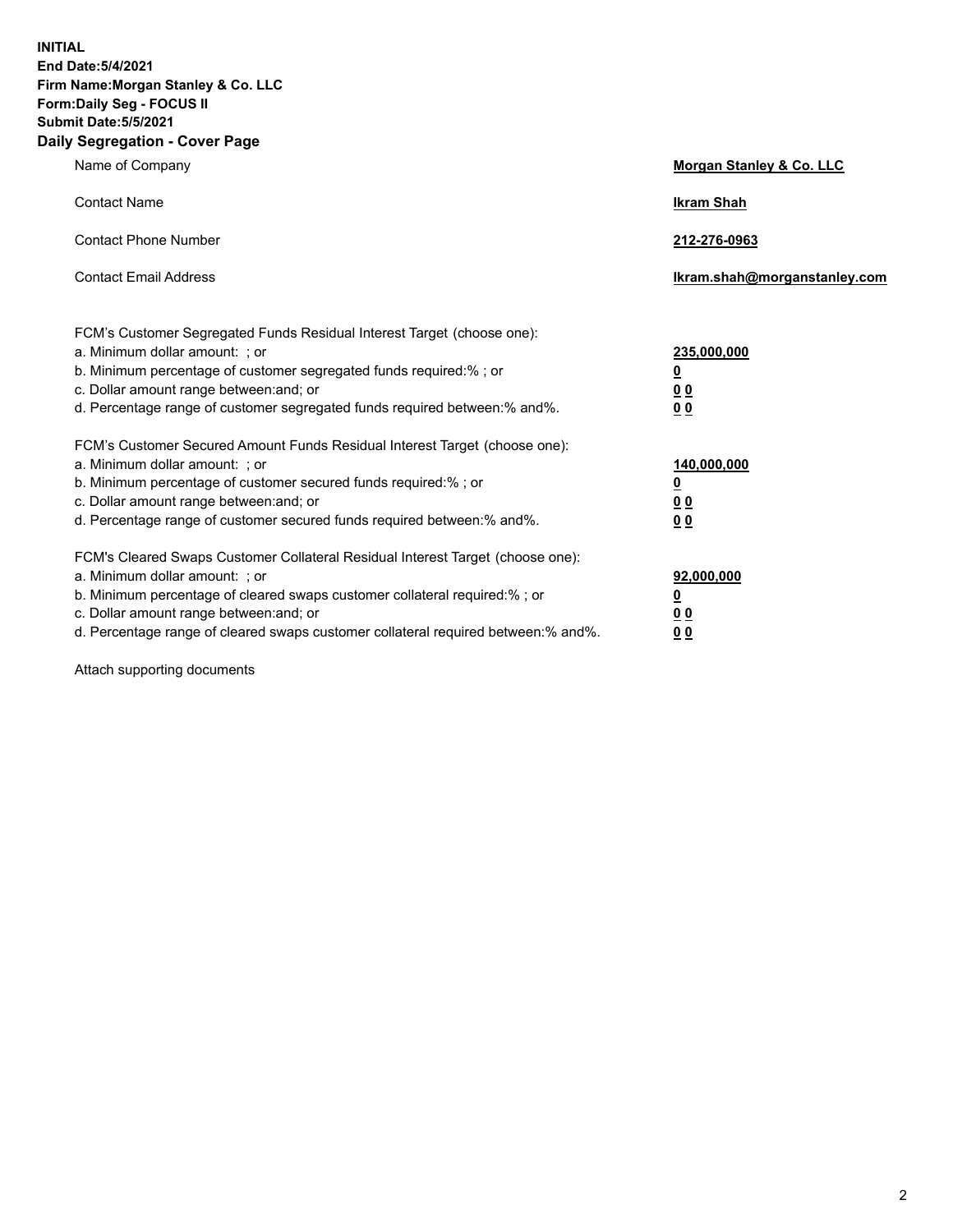## **INITIAL End Date:5/4/2021 Firm Name:Morgan Stanley & Co. LLC Form:Daily Seg - FOCUS II Submit Date:5/5/2021 Daily Segregation - Secured Amounts** Foreign Futures and Foreign Options Secured Amounts Amount required to be set aside pursuant to law, rule or regulation of a foreign government or a rule of a self-regulatory organization authorized thereunder **0** [7305] 1. Net ledger balance - Foreign Futures and Foreign Option Trading - All Customers A. Cash **4,640,776,353** [7315] B. Securities (at market) **2,036,348,231** [7317] 2. Net unrealized profit (loss) in open futures contracts traded on a foreign board of trade **1,015,735,788** [7325] 3. Exchange traded options a. Market value of open option contracts purchased on a foreign board of trade **32,369,282** [7335] b. Market value of open contracts granted (sold) on a foreign board of trade **-27,070,492** [7337] 4. Net equity (deficit) (add lines 1. 2. and 3.) **7,698,159,162** [7345] 5. Account liquidating to a deficit and account with a debit balances - gross amount **53,987,409** [7351] Less: amount offset by customer owned securities **-53,565,821** [7352] **421,588** [7354] 6. Amount required to be set aside as the secured amount - Net Liquidating Equity Method (add lines 4 and 5) **7,698,580,750** [7355] 7. Greater of amount required to be set aside pursuant to foreign jurisdiction (above) or line 6. **7,698,580,750** [7360] FUNDS DEPOSITED IN SEPARATE REGULATION 30.7 ACCOUNTS 1. Cash in banks A. Banks located in the United States **745,911,294** [7500] B. Other banks qualified under Regulation 30.7 **582,363,272** [7520] **1,328,274,566** [7530] 2. Securities A. In safekeeping with banks located in the United States **425,247,601** [7540] B. In safekeeping with other banks qualified under Regulation 30.7 **44,610,873** [7560] **469,858,474** [7570] 3. Equities with registered futures commission merchants A. Cash **19,923,338** [7580] B. Securities **0** [7590] C. Unrealized gain (loss) on open futures contracts **-1,587,697** [7600] D. Value of long option contracts **0** [7610] E. Value of short option contracts **0** [7615] **18,335,641** [7620] 4. Amounts held by clearing organizations of foreign boards of trade A. Cash **0** [7640] B. Securities **0** [7650] C. Amount due to (from) clearing organization - daily variation **0** [7660] D. Value of long option contracts **0** [7670] E. Value of short option contracts **0** [7675] **0** [7680] 5. Amounts held by members of foreign boards of trade A. Cash **3,508,518,106** [7700] B. Securities **1,566,489,757** [7710] C. Unrealized gain (loss) on open futures contracts **1,017,323,485** [7720] D. Value of long option contracts **32,369,282** [7730] E. Value of short option contracts **-27,070,492** [7735] **6,097,630,138** [7740] 6. Amounts with other depositories designated by a foreign board of trade **0** [7760] 7. Segregated funds on hand **0** [7765] 8. Total funds in separate section 30.7 accounts **7,914,098,819** [7770] 9. Excess (deficiency) Set Aside for Secured Amount (subtract line 7 Secured Statement Page 1 from Line 8) **215,518,069** [7380] 10. Management Target Amount for Excess funds in separate section 30.7 accounts **140,000,000** [7780]

11. Excess (deficiency) funds in separate 30.7 accounts over (under) Management Target **75,518,069** [7785]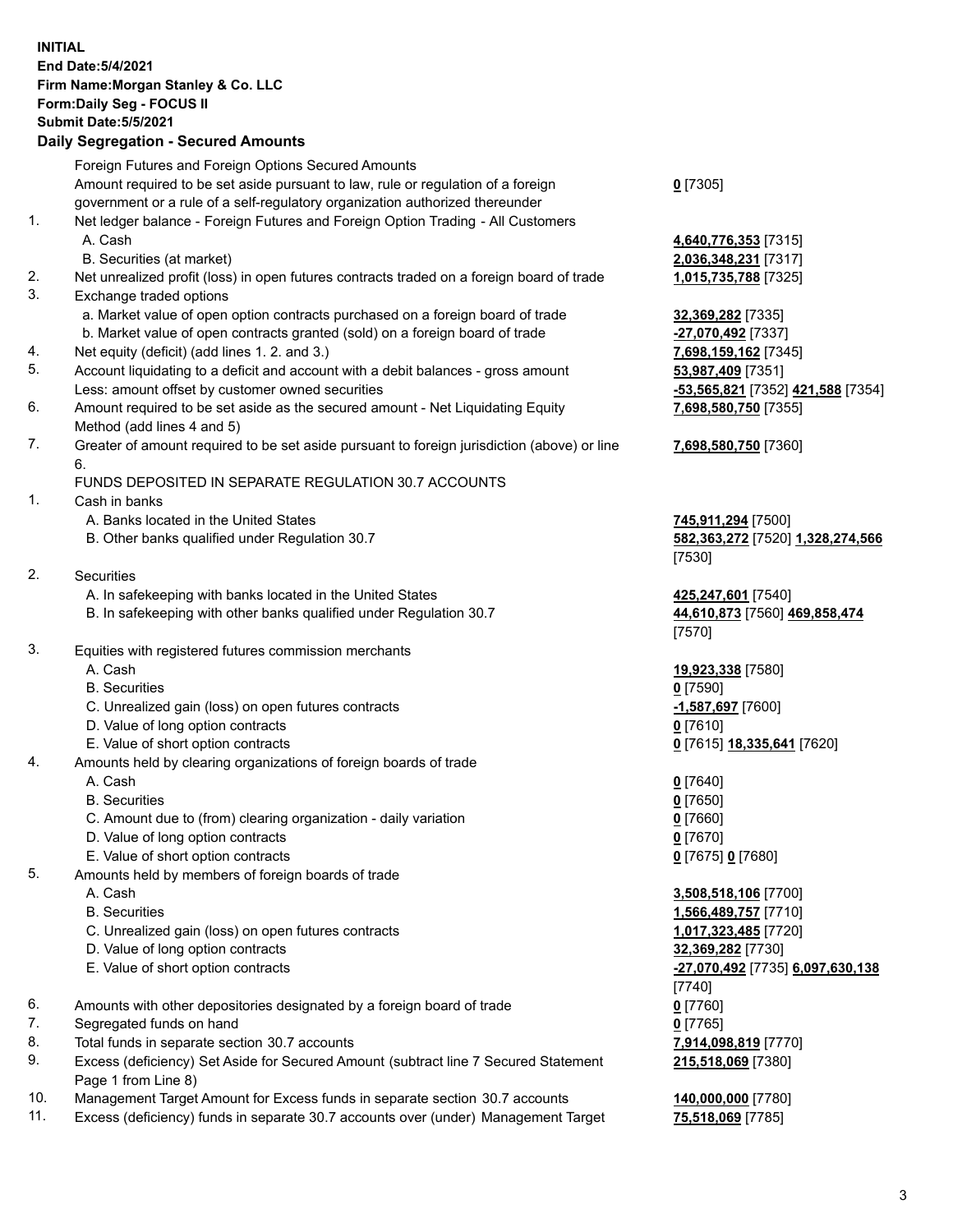|            | <b>INITIAL</b><br>End Date: 5/4/2021<br>Firm Name: Morgan Stanley & Co. LLC<br>Form: Daily Seg - FOCUS II<br><b>Submit Date: 5/5/2021</b><br>Daily Segregation - Segregation Statement |                                          |
|------------|----------------------------------------------------------------------------------------------------------------------------------------------------------------------------------------|------------------------------------------|
|            | SEGREGATION REQUIREMENTS(Section 4d(2) of the CEAct)                                                                                                                                   |                                          |
| 1.         | Net ledger balance                                                                                                                                                                     |                                          |
|            | A. Cash                                                                                                                                                                                | 13,356,596,578 [7010]                    |
|            | B. Securities (at market)                                                                                                                                                              | 8,166,031,282 [7020]                     |
| 2.         | Net unrealized profit (loss) in open futures contracts traded on a contract market                                                                                                     | 3,967,752,519 [7030]                     |
| 3.         | Exchange traded options                                                                                                                                                                |                                          |
|            | A. Add market value of open option contracts purchased on a contract market                                                                                                            | 844,016,707 [7032]                       |
|            | B. Deduct market value of open option contracts granted (sold) on a contract market                                                                                                    | -363,728,838 [7033]                      |
| 4.         | Net equity (deficit) (add lines 1, 2 and 3)                                                                                                                                            | 25,970,668,248 [7040]                    |
| 5.         | Accounts liquidating to a deficit and accounts with                                                                                                                                    |                                          |
|            | debit balances - gross amount                                                                                                                                                          | 389,234,539 [7045]                       |
|            | Less: amount offset by customer securities                                                                                                                                             | -387,416,615 [7047] 1,817,924            |
| 6.         | Amount required to be segregated (add lines 4 and 5)                                                                                                                                   | [7050]<br>25,972,486,172 [7060]          |
|            | FUNDS IN SEGREGATED ACCOUNTS                                                                                                                                                           |                                          |
| 7.         | Deposited in segregated funds bank accounts                                                                                                                                            |                                          |
|            | A. Cash                                                                                                                                                                                | 3,251,723,313 [7070]                     |
|            | B. Securities representing investments of customers' funds (at market)                                                                                                                 | $0$ [7080]                               |
|            | C. Securities held for particular customers or option customers in lieu of cash (at                                                                                                    | 2,031,284,246 [7090]                     |
|            | market)                                                                                                                                                                                |                                          |
| 8.         | Margins on deposit with derivatives clearing organizations of contract markets                                                                                                         |                                          |
|            | A. Cash                                                                                                                                                                                | 14,185,348,398 [7100]                    |
|            | B. Securities representing investments of customers' funds (at market)                                                                                                                 | $0$ [7110]                               |
|            | C. Securities held for particular customers or option customers in lieu of cash (at                                                                                                    | 6,134,747,036 [7120]                     |
|            | market)                                                                                                                                                                                |                                          |
| 9.         | Net settlement from (to) derivatives clearing organizations of contract markets                                                                                                        | 261,582,833 [7130]                       |
| 10.        | Exchange traded options                                                                                                                                                                |                                          |
|            | A. Value of open long option contracts                                                                                                                                                 | 844,016,707 [7132]                       |
|            | B. Value of open short option contracts                                                                                                                                                | -363,728,838 [7133]                      |
| 11.        | Net equities with other FCMs                                                                                                                                                           |                                          |
|            | A. Net liquidating equity                                                                                                                                                              | 13,288,775 [7140]                        |
|            | B. Securities representing investments of customers' funds (at market)                                                                                                                 | $0$ [7160]                               |
|            | C. Securities held for particular customers or option customers in lieu of cash (at                                                                                                    | $0$ [7170]                               |
|            | market)                                                                                                                                                                                |                                          |
| 12.<br>13. | Segregated funds on hand                                                                                                                                                               | $0$ [7150]                               |
| 14.        | Total amount in segregation (add lines 7 through 12)<br>Excess (deficiency) funds in segregation (subtract line 6 from line 13)                                                        | 26,358,262,470 [7180]                    |
| 15.        | Management Target Amount for Excess funds in segregation                                                                                                                               | 385,776,298 [7190]                       |
| 16.        | Excess (deficiency) funds in segregation over (under) Management Target Amount                                                                                                         | 235,000,000 [7194]<br>150,776,298 [7198] |
|            |                                                                                                                                                                                        |                                          |

16. Excess (deficiency) funds in segregation over (under) Management Target Amount Excess